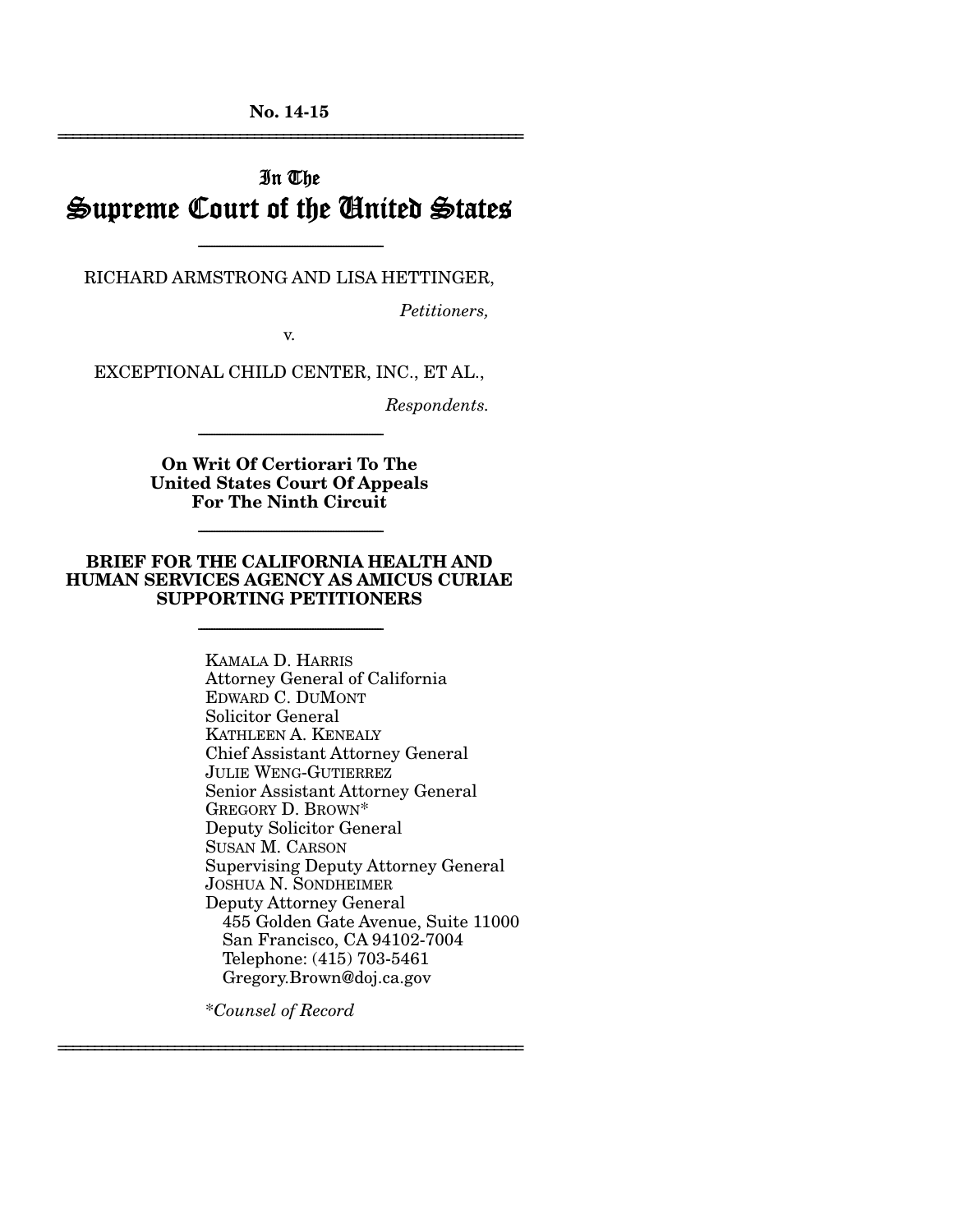### **QUESTION PRESENTED**

 Whether the Supremacy Clause gives Medicaid providers a private right of action to seek judicial intervention in the rate-setting process under 42 U.S.C. § 1396a(a)(30)(A) through suits against state officials, when Congress has not created privately enforceable rights under that statute.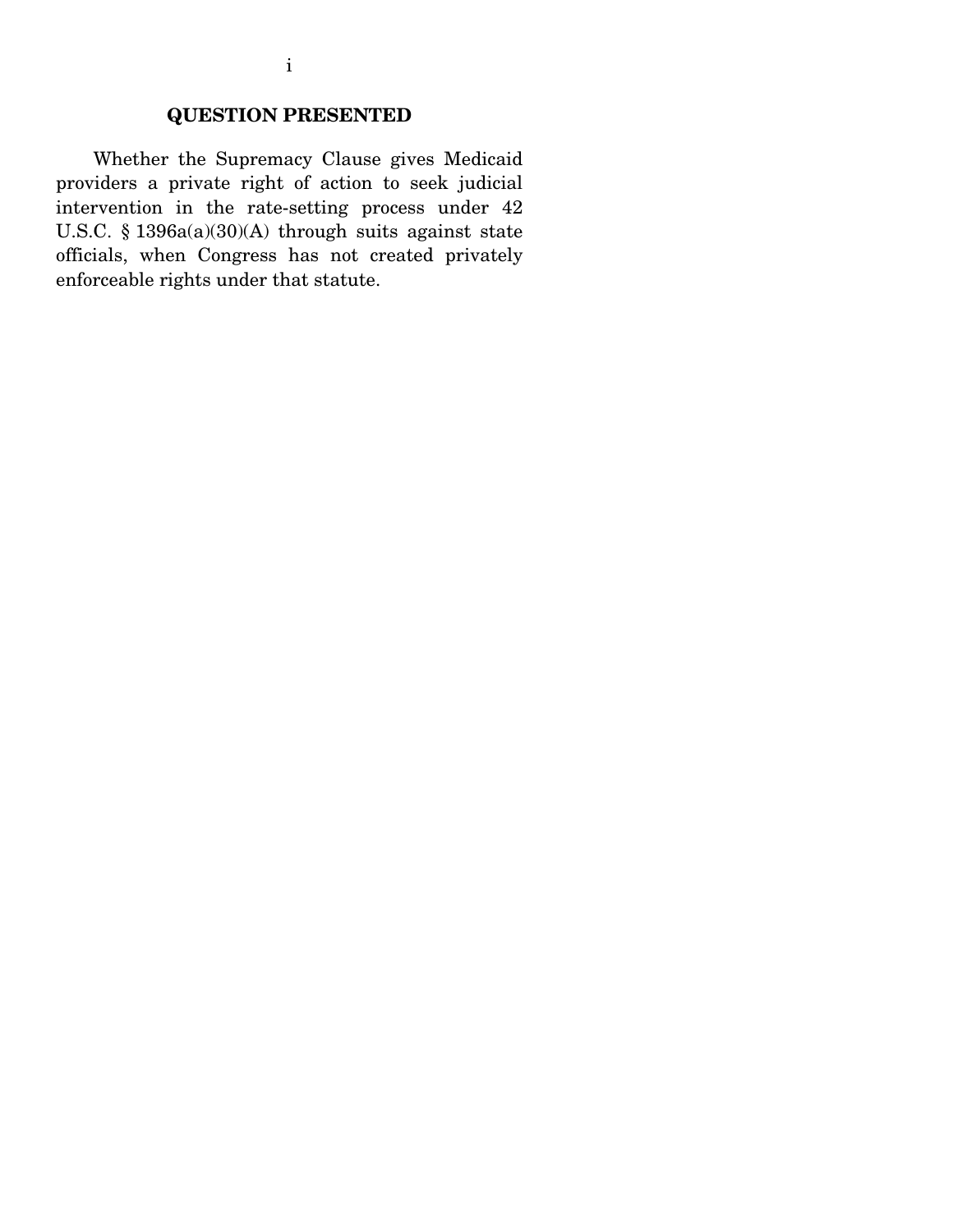# TABLE OF CONTENTS

# Page

| INTEREST OF AMICUS CURIAE                                                                                                                                                                                       | 1              |  |
|-----------------------------------------------------------------------------------------------------------------------------------------------------------------------------------------------------------------|----------------|--|
| SUMMARY OF ARGUMENT                                                                                                                                                                                             | $\overline{2}$ |  |
|                                                                                                                                                                                                                 | 5              |  |
| THE SUPREMACY CLAUSE DOES NOT<br>CREATE A PRIVATE RIGHT OF ACTION TO<br>ENFORCE § 30(A) WHERE CONGRESS HAS<br>NOT CREATED PRIVATELY ENFORCEABLE<br>RIGHTS UNDER THAT STATUTE                                    | 5              |  |
| I. The Supremacy Clause Does Not Supply<br>A Cause Of Action To Enforce The Terms<br>Of Cooperative Federal-State Programs<br>Enacted Pursuant To Congress's Spend-                                             | 5              |  |
| The Creation Of A Private Right Of Ac-<br>II.<br>tion To Enforce $\S 30(A)$ Would Frustrate<br>Congress's Intent And Disrupt The State<br>And Federal Governments' Ability To<br>Manage State Medicaid Programs | 8              |  |
|                                                                                                                                                                                                                 |                |  |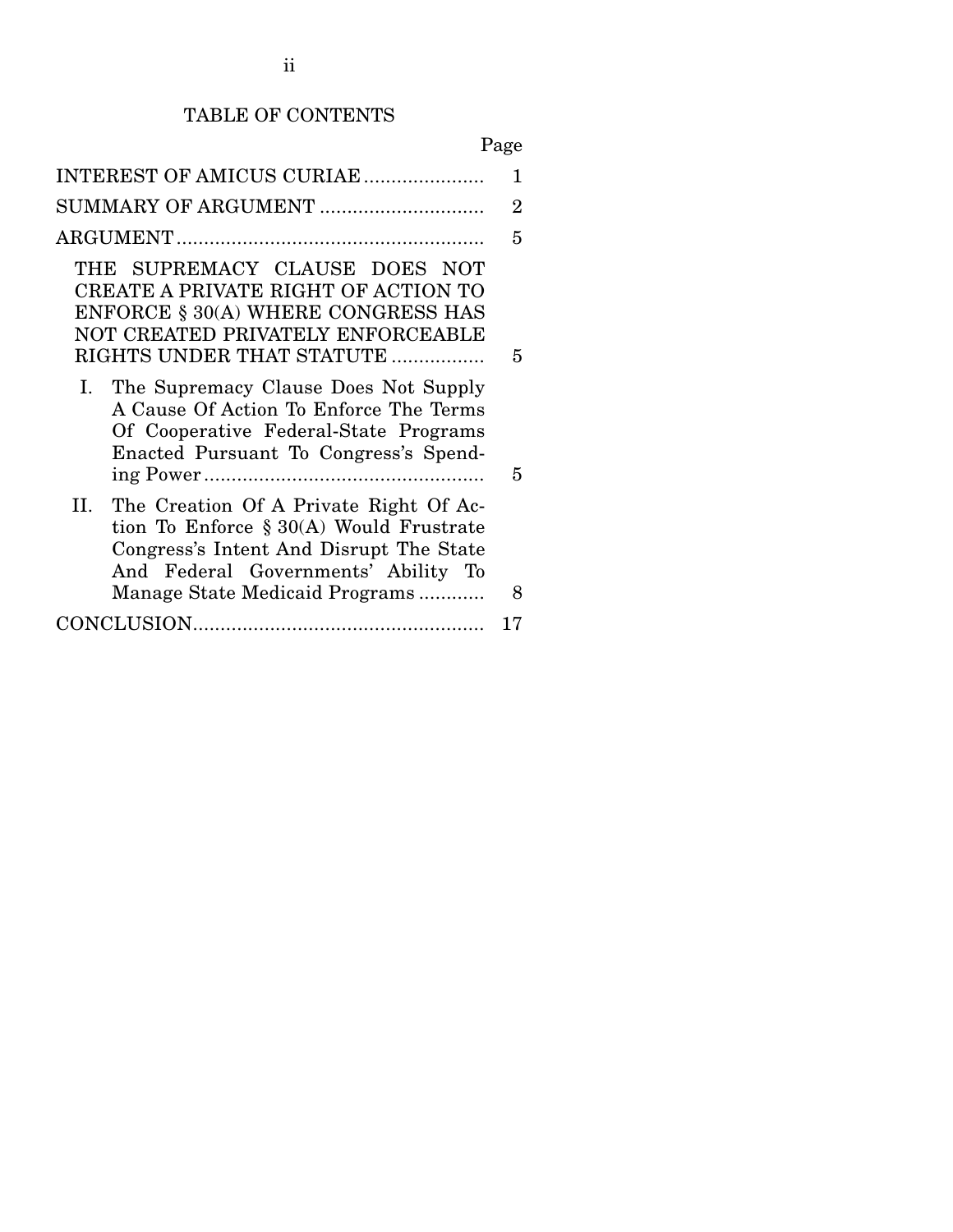# TABLE OF AUTHORITIES

# Page

## CASES

| Abbeville General Hosp. v. Ramsey, 3 F.3d 797                                                   |
|-------------------------------------------------------------------------------------------------|
| Astra USA, Inc. v. Santa Clara County, 131                                                      |
| Douglas v. Indep. Living Ctr. of S. Cal., Inc.,<br>${\bf 132 \ S.\ Ct.\ 1204}\ (2012)1, 10, 16$ |
| Erie County Geriatric Ctr. v. Sullivan, 952 F.2d                                                |
|                                                                                                 |
| Ill. Health Care Ass'n v. Bradley, 983 F.2d 1460                                                |
| <i>Int'l Paper Co. v. Ouellette, 479 U.S. 481 (1987) 6</i>                                      |
| Kan. Health Care Ass'n, Inc. v. Kan. Dep't of<br>Soc. & Rehab. Servs., 31 F.3d 1536 (10th Cir.  |
| Long Term Care Pharmacy Alliance v. Ferguson,                                                   |
| Managed Pharmacy Care v. Sebelius, 716 F.3d                                                     |
| Nat'l Fed. of Indep. Bus. v. Sebelius, 132 S. Ct.                                               |
| Pennhurst State Sch. & Hosp. v. Halderman,                                                      |
| Pinnacle Nursing Home v. Axelrod, 928 F.2d                                                      |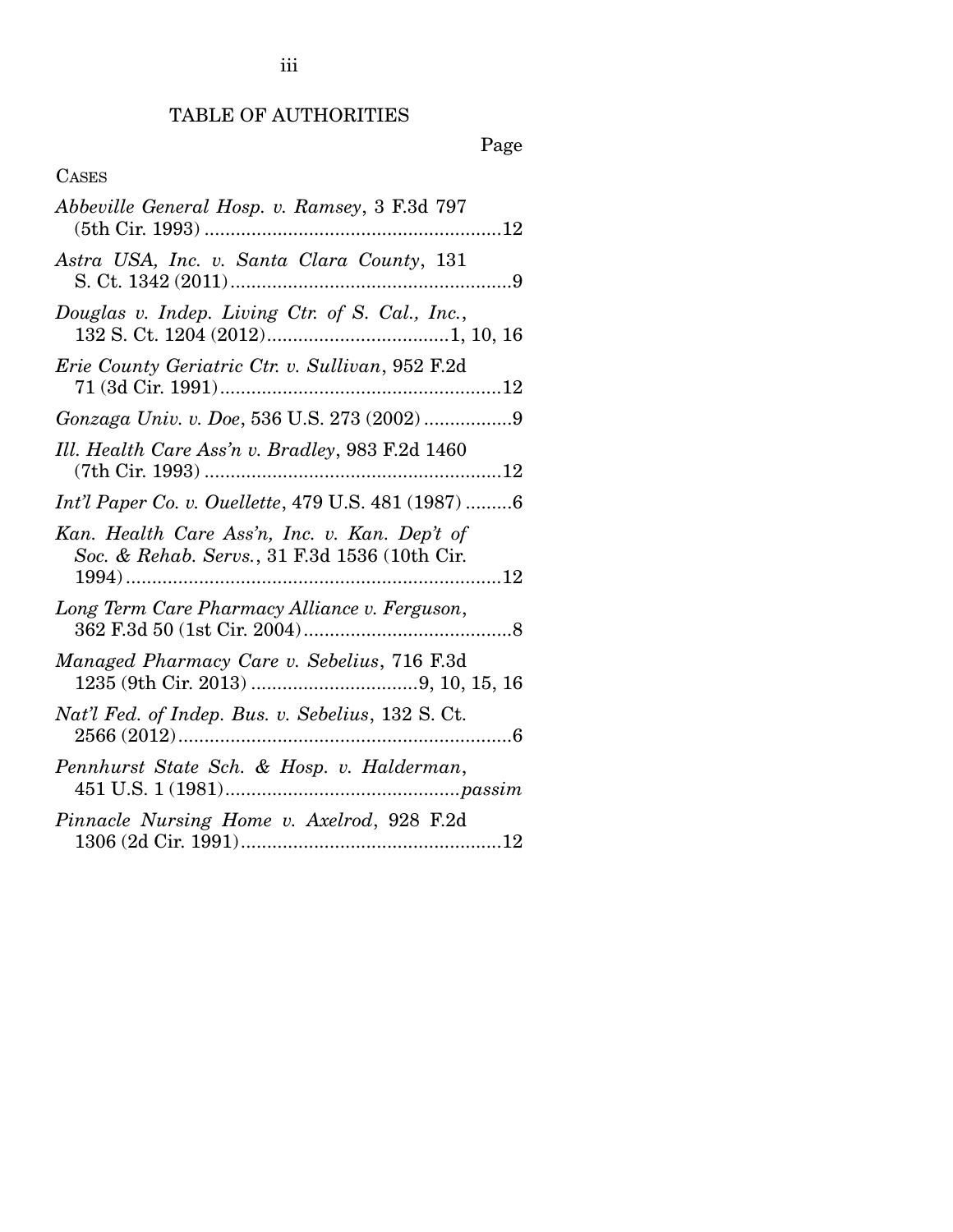|  | TABLE OF AUTHORITIES - Continued |  |
|--|----------------------------------|--|
|--|----------------------------------|--|

Page

| Sanchez v. Johnson, 416 F.3d 1051 (9th Cir.            |
|--------------------------------------------------------|
| Schlesinger v. Reservists Comm. to Stop the            |
| Temple Univ. v. White, 941 F.2d 201 (3d Cir.           |
| Wilder v. Va. Hosp. Ass'n, 496 U.S. 498 (1990)  11, 12 |
| <b>STATUTES</b>                                        |
|                                                        |
| 42 U.S.C.                                              |
|                                                        |
|                                                        |
|                                                        |
| Balanced Budget Act, Public Law No. 105-33,            |
|                                                        |
| California Welfare & Institution Code                  |
|                                                        |
|                                                        |
|                                                        |

§ 14131.10 ................................................................ 15

iv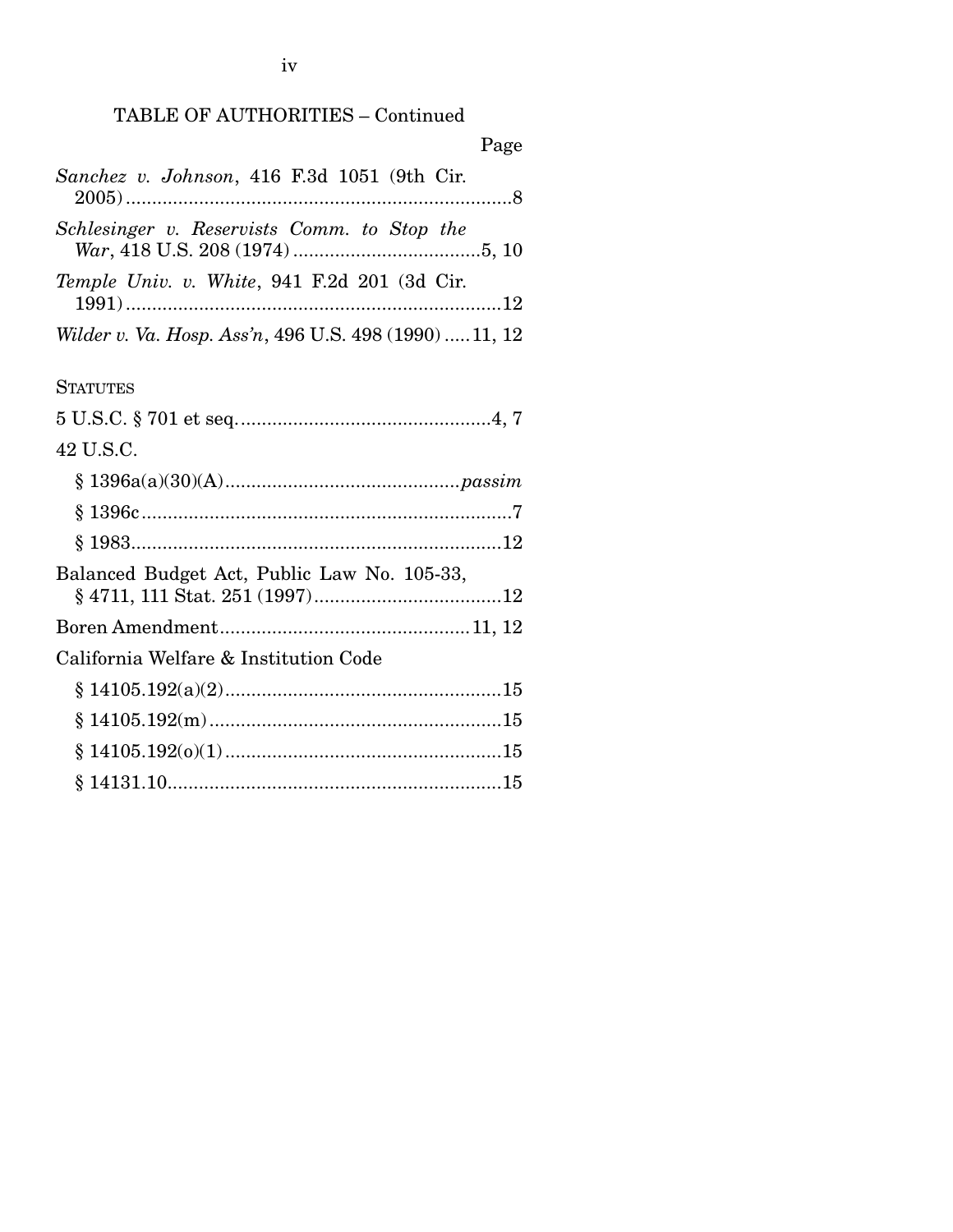### TABLE OF AUTHORITIES - Continued

Page

### **CONSTITUTIONAL PROVISIONS**

## California Constitution

#### **OTHER AUTHORITIES**

### 42 C.F.R.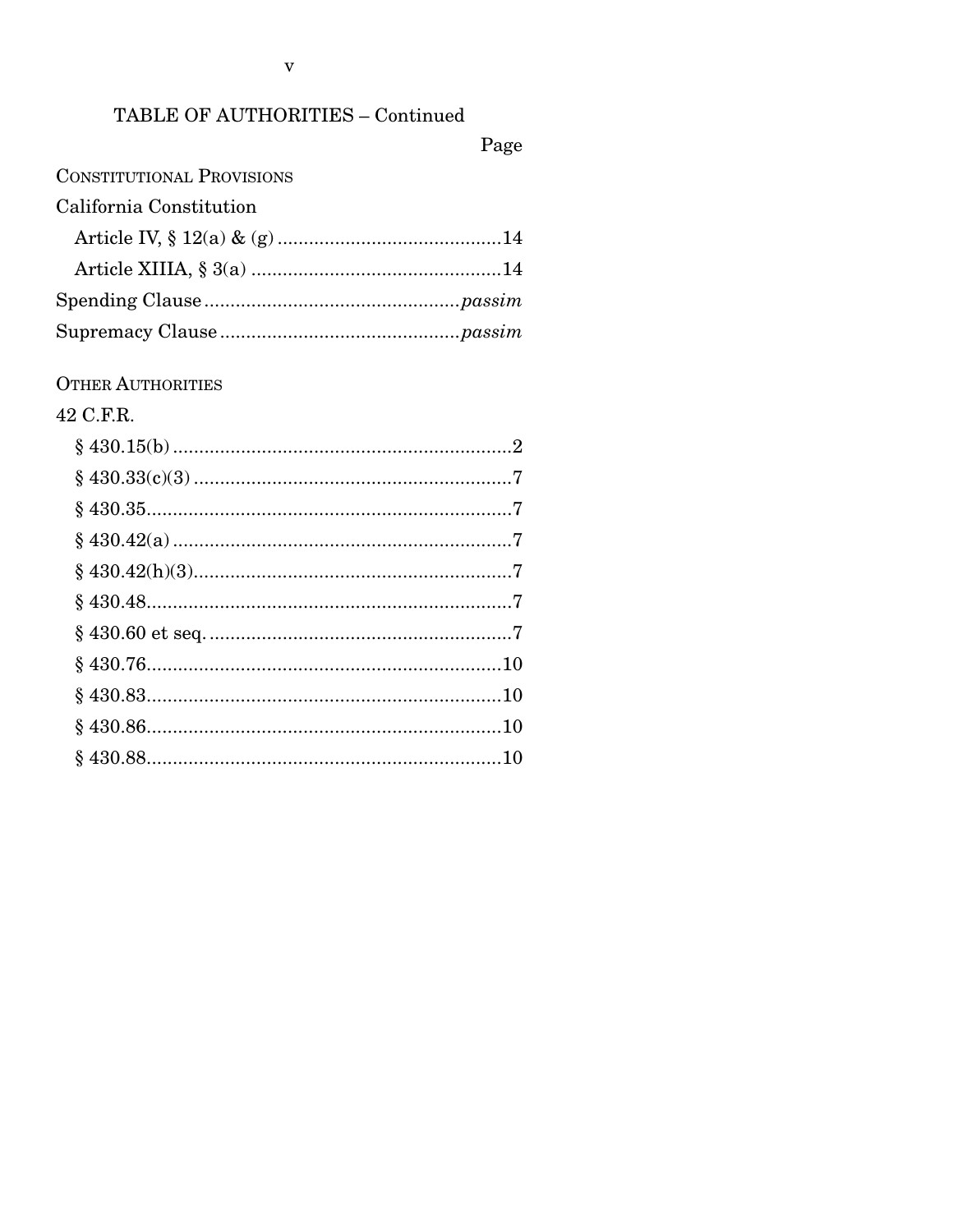## TABLE OF AUTHORITIES – Continued

|                | Page |
|----------------|------|
|                |      |
| 143 Cong. Rec. |      |
|                |      |
|                |      |
|                |      |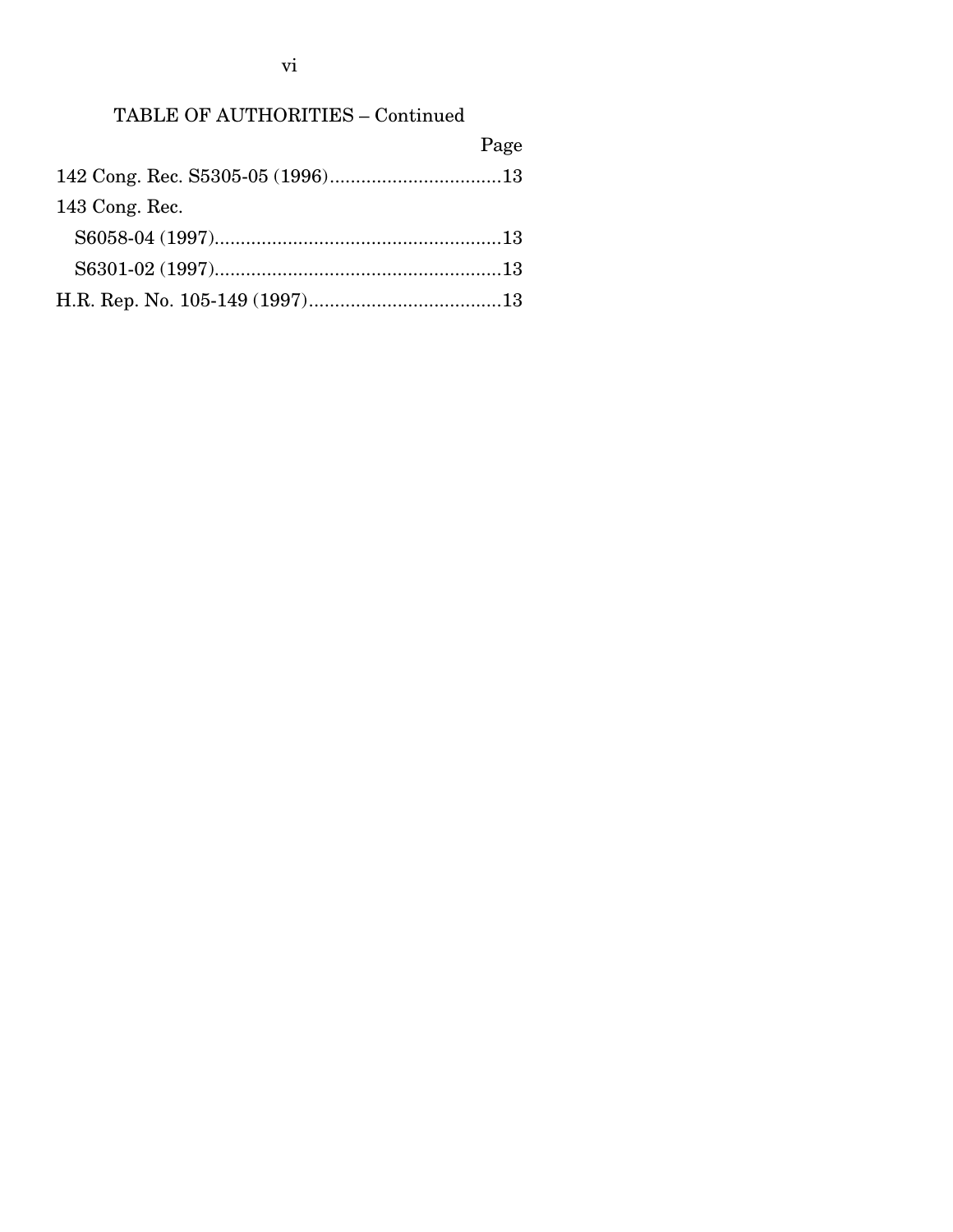#### **INTEREST OF AMICUS CURIAE**<sup>1</sup>

 The California Health and Human Services Agency (CHHS) oversees numerous state departments, boards, and offices, including the California Department of Health Care Services (DHCS), which administers the State's Medicaid program, known as Medi-Cal.

 The Director of DHCS was the petitioner in *Douglas v. Independent Living Center of Southern California, Inc.*, 132 S. Ct. 1204 (2012), in which this Court granted certiorari on essentially the same question presented here, but did not decide the issue because of a change in circumstances after certiorari was granted. *Id.* at 1211. This issue remains exceptionally important to CHHS, DHCS, and other CHHS departments, as the Ninth Circuit continues to adhere to its pre-*Douglas* rule that the Supremacy Clause creates a private right of action to enforce 42 U.S.C. § 1396a(a)(30)(A) (§ 30(A)) against state officials, even though it is undisputed that Congress did not intend § 30(A) to create any privately enforceable rights. Pet. App. 2-3 (citing *Indep. Living Ctr. of S. Cal., Inc. v. Shewry*, 543 F.3d 1050, 1065 (9th Cir.

<sup>&</sup>lt;sup>1</sup> The parties have consented to the filing of this brief. No counsel for a party authored this brief in whole or in part, and no party or counsel for a party made any monetary contribution intended to fund the preparation or submission of this brief. No person other than amicus curiae, the departments it oversees, and its counsel has made a monetary contribution to this brief 's preparation or submission.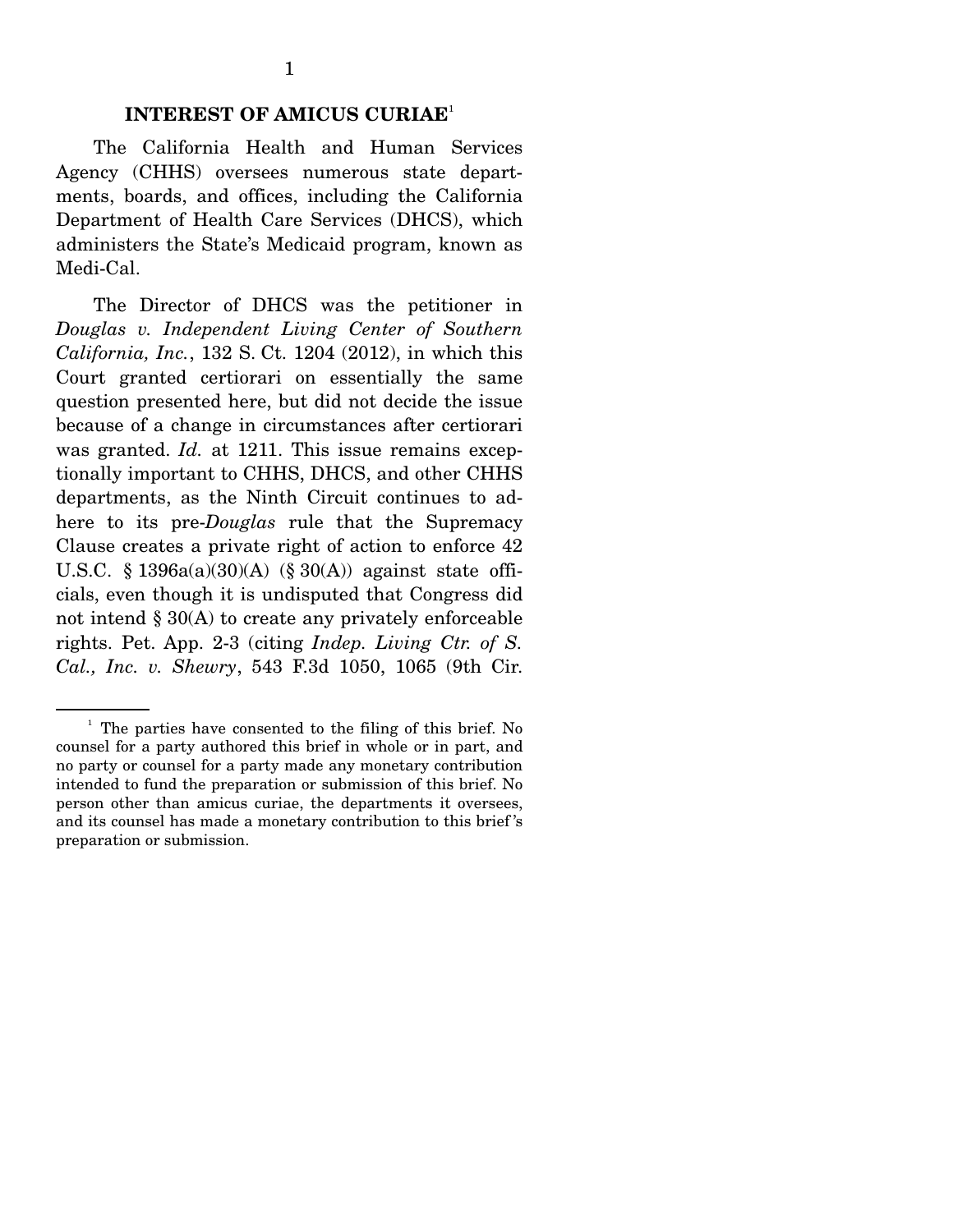2008) (*ILC I*)). DHCS estimates that since *ILC I* was decided in 2008, injunctions based on § 30(A) claims brought under the Supremacy Clause have cost California more than \$1.5 billion by precluding DHCS from implementing cost reductions that the federal government determined are perfectly consistent with federal law. DHCS is currently defending against a number of lawsuits raising such claims.

#### **SUMMARY OF ARGUMENT**

-----------------------------------------------------------------------

 The Supremacy Clause does not create a private right of action to enforce  $\S 30(A)$  because Congress designed this complex program to be administered and enforced cooperatively by state officials and the federal Centers for Medicare & Medicaid Services (CMS) – not through individual lawsuits by private parties.<sup>2</sup> CHHS generally agrees with the arguments on that point set forth by petitioners and amici curiae the State of Texas, et al. This brief seeks to elaborate on two points.

 1. The Court need not decide the broader question whether the Supremacy Clause can ever create a private right of action, as it is sufficient to decide this case on the narrower ground that the Supremacy

<sup>&</sup>lt;sup>2</sup> CMS is a division of the federal Department of Health & Human Services (HHS), and HHS has delegated to CMS the responsibility and authority to administer the Medicaid program. *See*, *e.g.*, 42 C.F.R. § 430.15(b).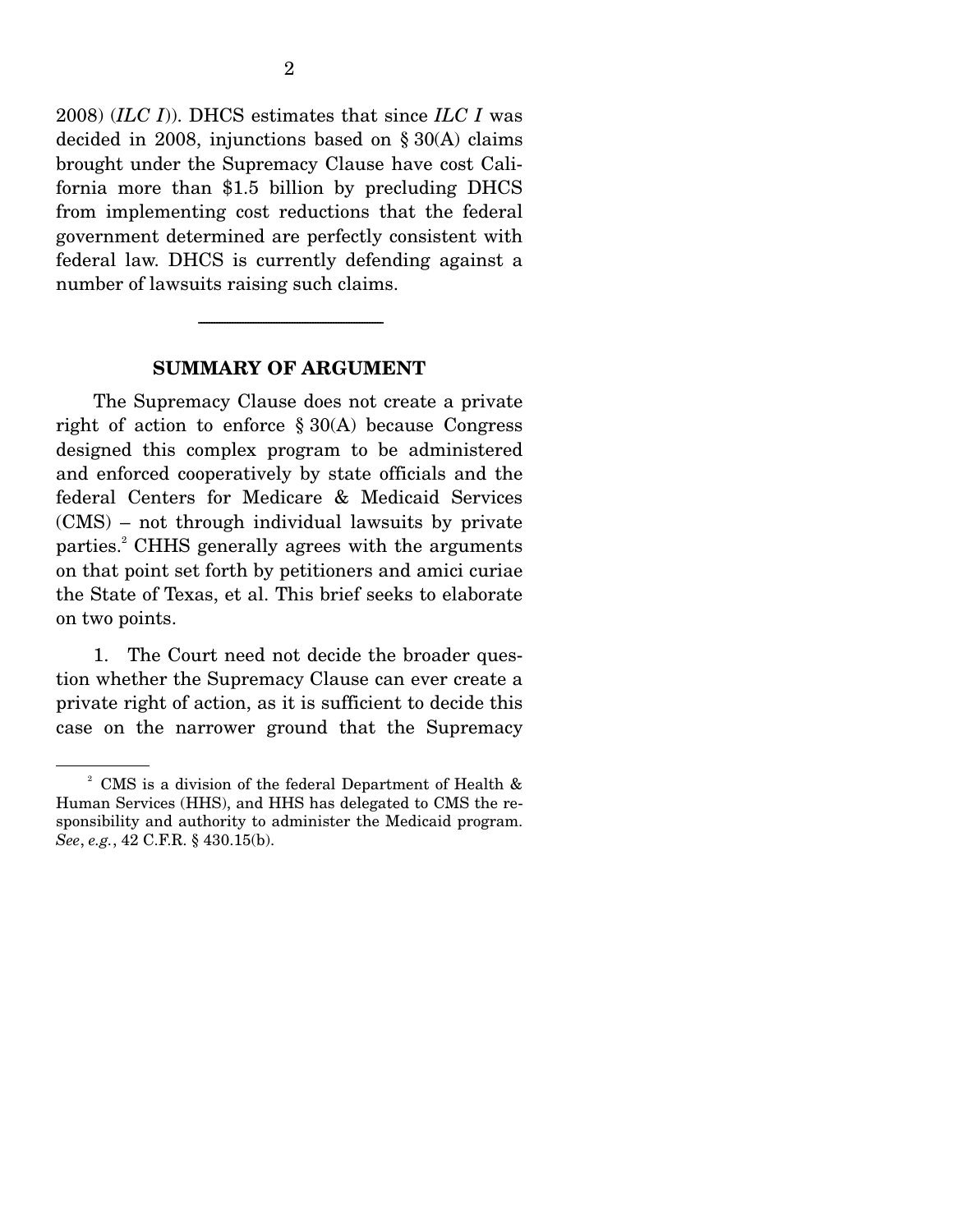Clause does not create a private right of action to enforce federal Spending Clause statutes such as § 30(A) where Congress has not clearly and unambiguously created a privately enforceable right. Federal statutes that invoke Congress's spending power to create cooperative federal-state programs are unique in two key respects.

 First, such Spending Clause statutes do not automatically preempt or invalidate allegedly conflicting state laws. They give States a choice between participating in the joint program and receiving federal money, or opting not to participate and forgoing the federal funds related to that particular statute. *See Pennhurst State Sch. & Hosp. v. Halderman*, 451 U.S. 1, 17, 28 (1981). Because States may make a lawful choice not to participate, a State's failure to satisfy a federal funding condition is not necessarily in "conflict" with federal law, and does not invoke preemption in the ordinary sense.

 Second, Spending Clause legislation must clearly and unambiguously convey any obligation imposed on States accepting federal funds so that the States can make an informed decision about whether to accept the "contract." Because  $\S 30(A)$  does not evince any congressional intent to subject States to private lawsuits challenging the adequacy of their rates – indeed, the text, structure, and legislative history of the Medicaid Act indicate that Congress intended to preclude such lawsuits – it is improper to impose such an obligation on unconsenting States.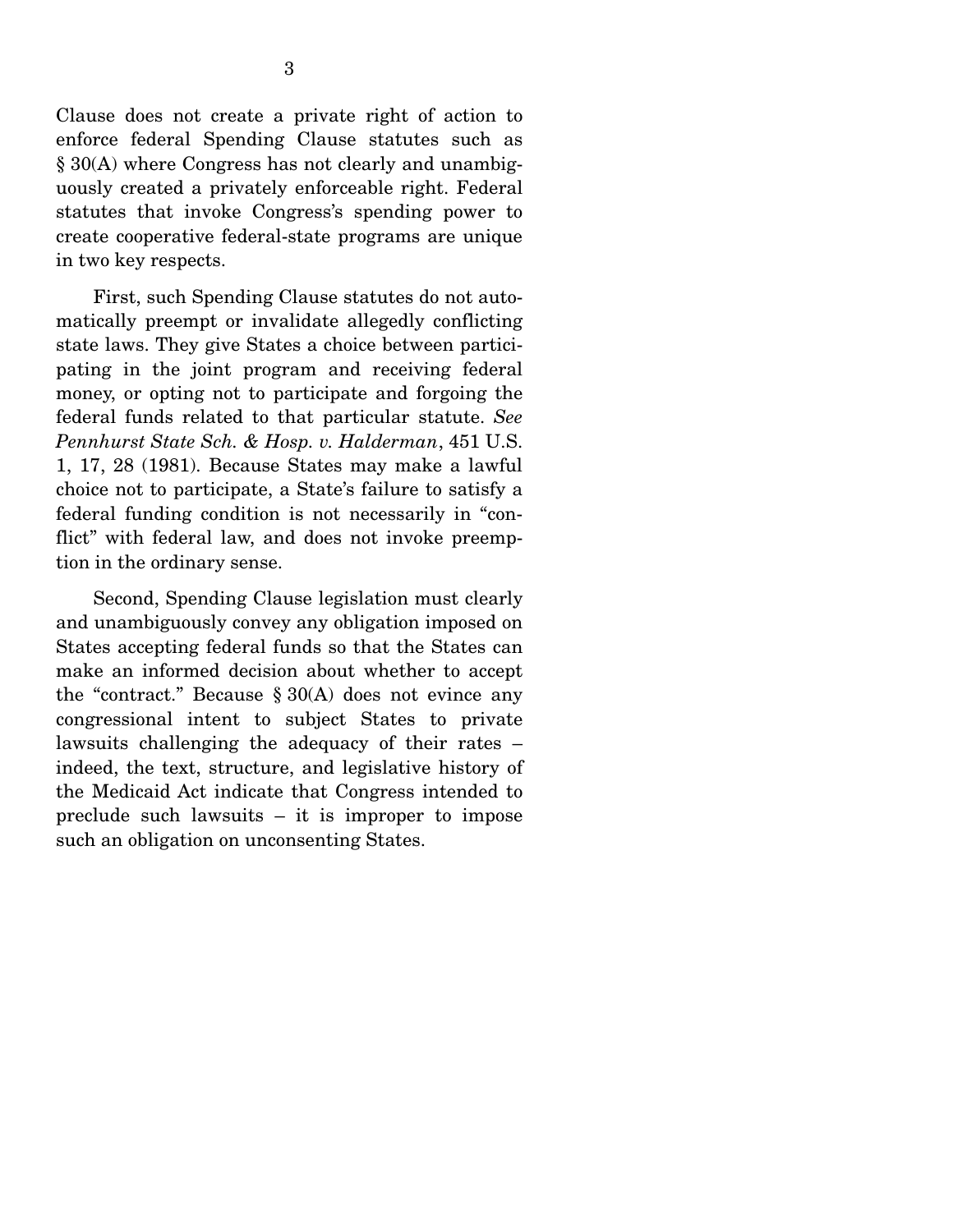2. The Court should not create a private right of action to enforce § 30(A) under the Supremacy Clause because to do so would frustrate Congress's intent and impede the state and federal governments' ability to manage States' Medicaid programs. Congress chose to centralize enforcement of the Medicaid Act's complex and often generally-phrased requirements in CMS, the federal agency with subject matter expertise in managing and overseeing the Medicaid program. And Congress intended for the States to work collaboratively with CMS to carry out that program, specifically providing an enforcement mechanism for CMS to withhold or withdraw federal funds from States if it determines that they are not meeting their obligations under the federal statutes. Where disputes arise, the Medicaid Act provides for administrative proceedings at CMS. And aggrieved parties may seek review of CMS's decisions under the Administrative Procedure Act (APA), 5 U.S.C. § 701 et seq.

 Private lawsuits challenging the adequacy of Medicaid reimbursements interfere with the ability of CMS and the States to manage this system. DHCS estimates that, since 2008, injunctions under  $\S 30(A)$ have forced California to pay Medicaid providers more than \$1.5 billion in excess payments that both CMS and DHCS have determined are unnecessary to ensure that beneficiaries have access to quality care and services under the Medicaid program. As a legal or practical matter, DHCS will likely never be able to recover from the providers who were overpaid. And these injunctions do not occur in a vacuum, but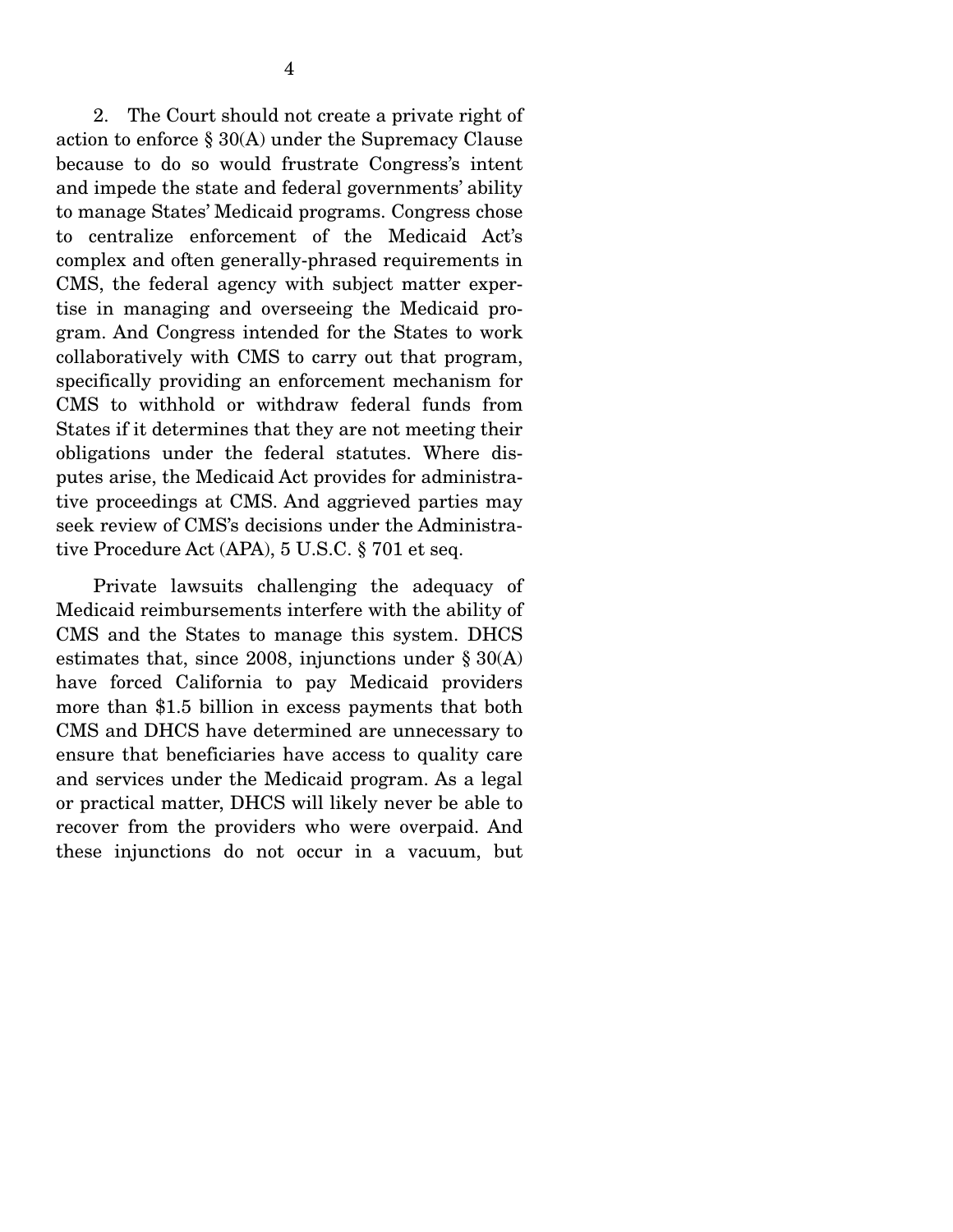instead have affected California's budgeting decisions during a severe fiscal crisis. When DHCS is forced by injunctions to divert more money than the law requires to one particular program, or even to a set of particular providers or services in that program, the State necessarily has less to spend on other important programs and services. This Court has cautioned against such "government by injunction," *Schlesinger v. Reservists Comm. to Stop the War*, 418 U.S. 208, 222 (1974), and it should put an end to the system the court of appeals has created here.

#### **ARGUMENT**

-----------------------------------------------------------------------

**THE SUPREMACY CLAUSE DOES NOT CREATE A PRIVATE RIGHT OF ACTION TO ENFORCE § 30(A) WHERE CONGRESS HAS NOT CREATED PRIVATELY ENFORCEABLE RIGHTS UNDER THAT STATUTE**

**I. The Supremacy Clause Does Not Supply a Cause of Action to Enforce the Terms of Cooperative Federal-State Programs Enacted Pursuant to Congress's Spending Power** 

 This Court need not decide in the present case whether the Supremacy Clause may *ever* provide a private cause of action. This case can be resolved on the narrower ground that the Supremacy Clause does not provide a private cause of action to enforce a Spending Clause statute such as  $§ 30(A)$  where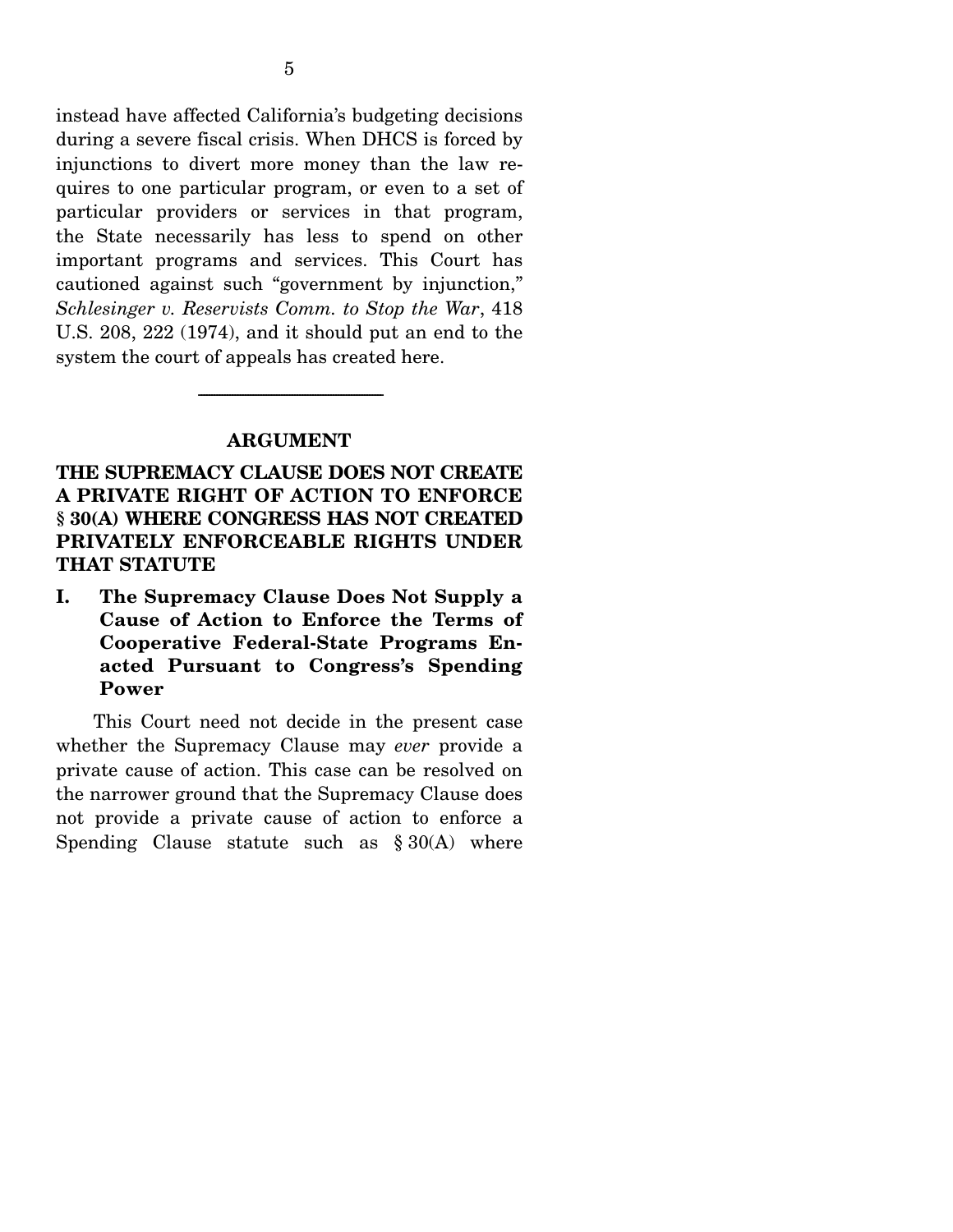Congress chose not to create privately enforceable rights under that statute.

 1. Spending Clause legislation of the sort at issue in this case is unique in that it "is much in the nature of a contract: in return for federal funds, the States agree to comply with federally imposed conditions. The legitimacy of Congress' power to legislate under the spending power thus rests on whether the State voluntarily and knowingly accepts the terms of the 'contract.'" *Pennhurst State Sch. & Hosp. v. Halderman*, 451 U.S. 1, 17 (1981). Such legislation cannot be unduly coercive, and must offer the States "a legitimate choice whether to accept the federal conditions in exchange for federal funds." *Nat'l Fed. of Indep. Bus. v. Sebelius*, 132 S. Ct. 2566, 2602-2603 (2012).

 Because of their quasi-contractual nature, such Spending Clause statutes do not "preempt" allegedly conflicting state laws in the ordinary sense. A state law that is preempted by federal law under the Supremacy Clause is "invalid." *Int'l Paper Co. v. Ouellette*, 479 U.S. 481, 491 (1987). But where a State chooses not to participate in a cooperative program created by a Spending Clause statute, that is a lawful choice. The only consequence for the State is that it will not receive the federal funds attached to that federal statute. If a State chooses to participate, then it must of course comply with any condition that Congress validly imposes. But "[i]n legislation enacted pursuant to the spending power, the typical remedy for state noncompliance with federally imposed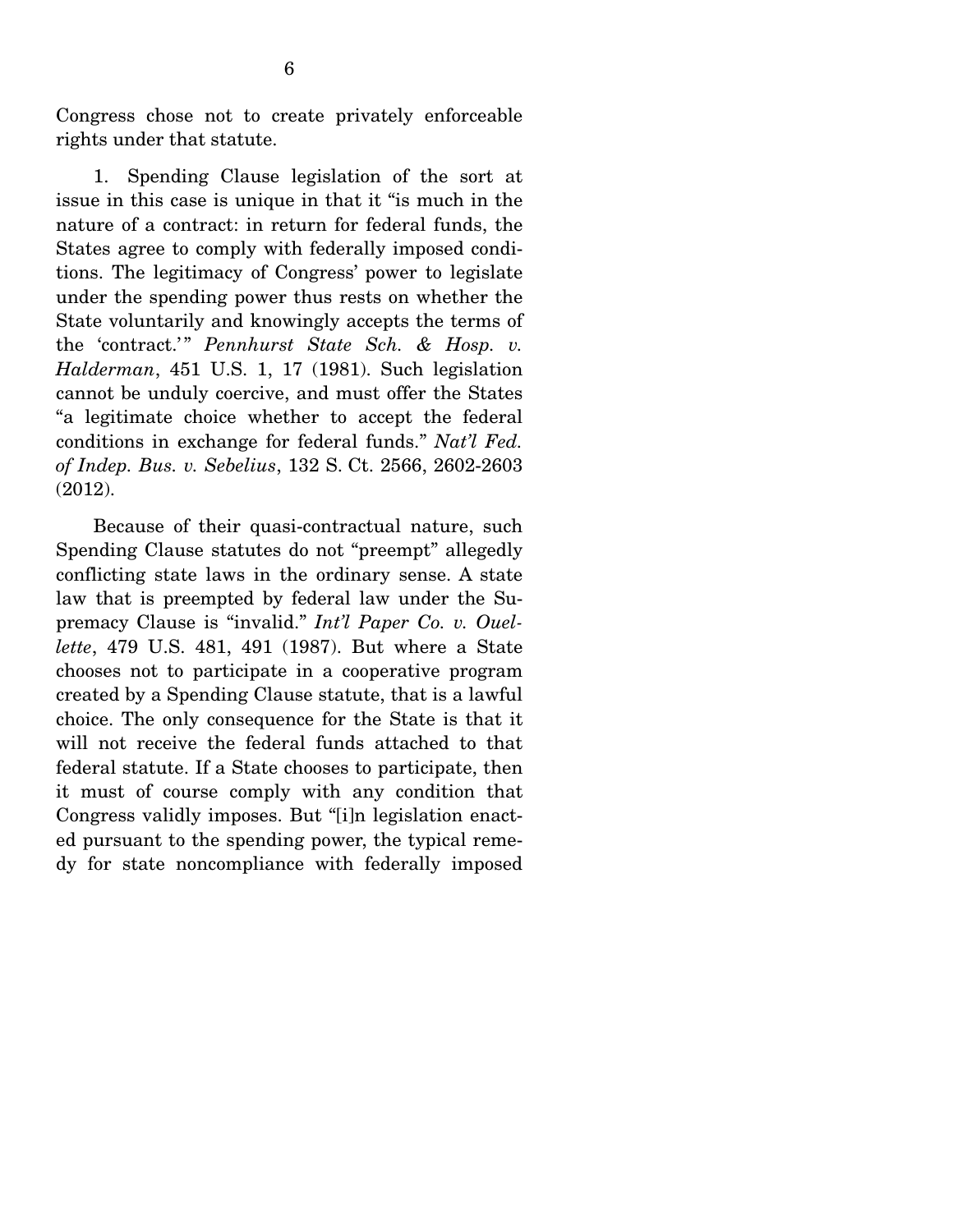conditions is not a private cause of action for noncompliance but rather action by the Federal Government to terminate funds to the State." *Pennhurst*, 451 U.S. at 28.

 Indeed, the Medicaid Act specifically contemplates that States will not always be in clear compliance with all of the Act's provisions, and provides specific remedies that allow CMS to withhold and, if necessary, terminate funding if it believes a State is not complying. Thus, if she believes a State is failing to comply with any provision of the Medicaid Act, the Secretary of HHS, "after reasonable notice and opportunity for hearing," "shall notify [the appropriate] State agency that further payments will not be made to the State (or, in [her] discretion, that payments will be limited to categories under or parts of the State plan not affected by such failure)," until "the Secretary is satisfied that there will no longer be any such failure to comply." 42 U.S.C. § 1396c; *see also*  42 C.F.R. § 430.35. Medicaid regulations provide for various repayment mechanisms when States are found not to be in compliance, *see* 42 C.F.R. §§ 430.33(c)(3), 430.35(d), 430.42(a), (h)(3), 430.48, and States that disagree with the Secretary's determination may request an administrative hearing, *id.* §§ 430.60 et seq., and ultimately seek judicial review under the APA, 5 U.S.C. § 701 et seq.

 2. Using the Supremacy Clause to support private enforcement of this sort of Spending Clause legislation is also inappropriate for another reason: such statutes must clearly apprise States of the obligations they are taking on by accepting federal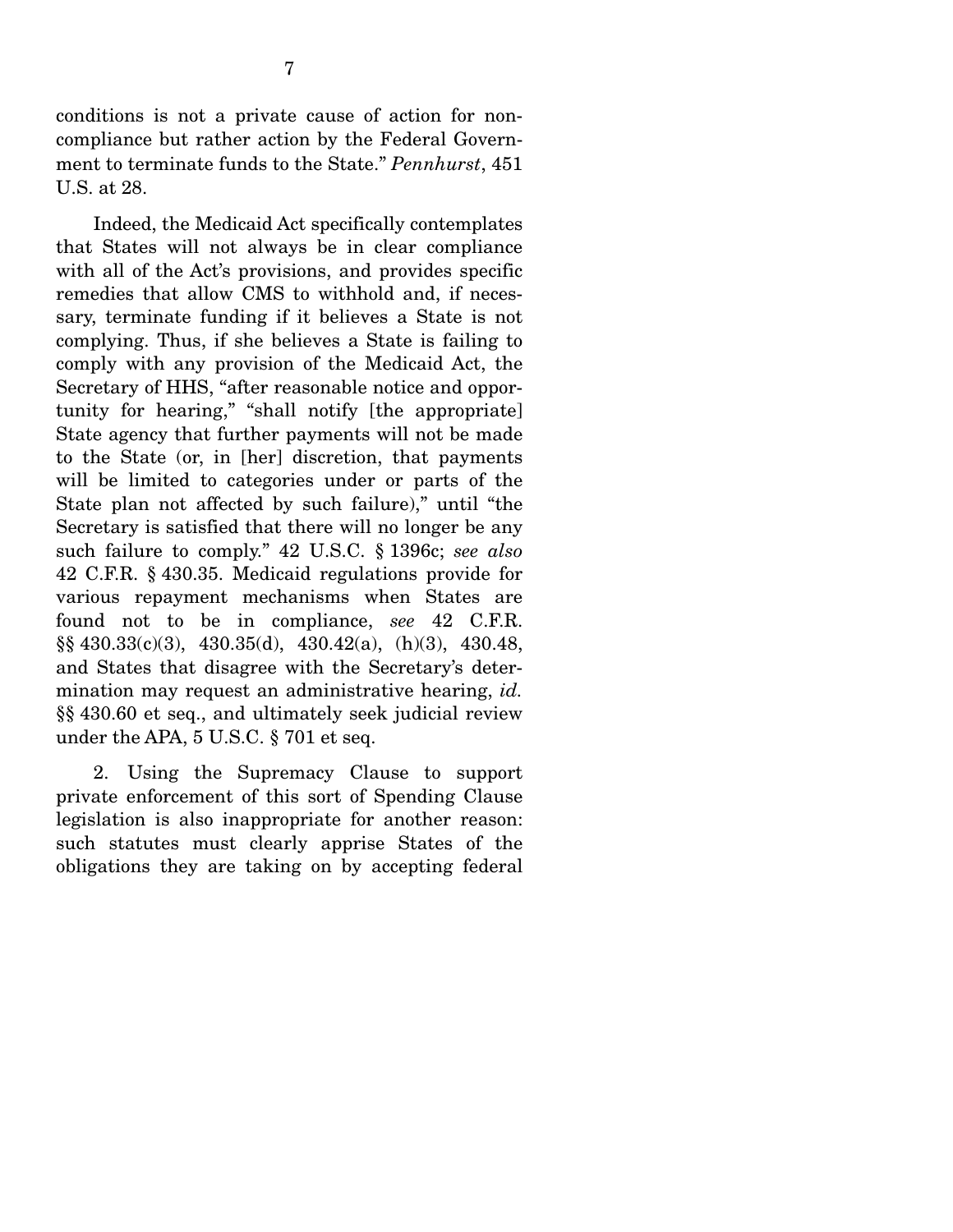funds. "There can, of course, be no knowing acceptance" of a Spending Clause "contract" "if a State is unaware of the conditions or is unable to ascertain what is expected of it." *Pennhurst*, 451 U.S. at 17. By requiring Congress to "speak with a clear voice" and impose any conditions "unambiguously," "we enable the States to exercise their choice knowingly, cognizant of the consequences of their participation." *Id.* Here, neither § 30(A) nor any other Medicaid Act provision puts States on notice that by participating in the Medicaid program they could face private lawsuits brought by providers to challenge the adequacy of their payments – much less preliminary injunctions requiring the State to reimburse providers at higher rates than the State believes are required, under circumstances that make later recoupment effectively impossible, based on judicial construction of the Act's general terms uninformed by the expert judgment of the agency designated by Congress to administer and enforce the Act.

#### **II. The Creation of a Private Right of Action to Enforce § 30(A) Would Frustrate Congress's Intent and Disrupt the State and Federal Governments' Ability to Manage State Medicaid Programs**

 1. Implying a private cause of action to enforce § 30(A) is inconsistent with the Medicaid Act's statutory framework and, in particular, Congress's decision to centralize enforcement authority in CMS. *See Long Term Care Pharmacy Alliance v. Ferguson*, 362 F.3d 50, 58 (1st Cir. 2004); *Sanchez v. Johnson*, 416 F.3d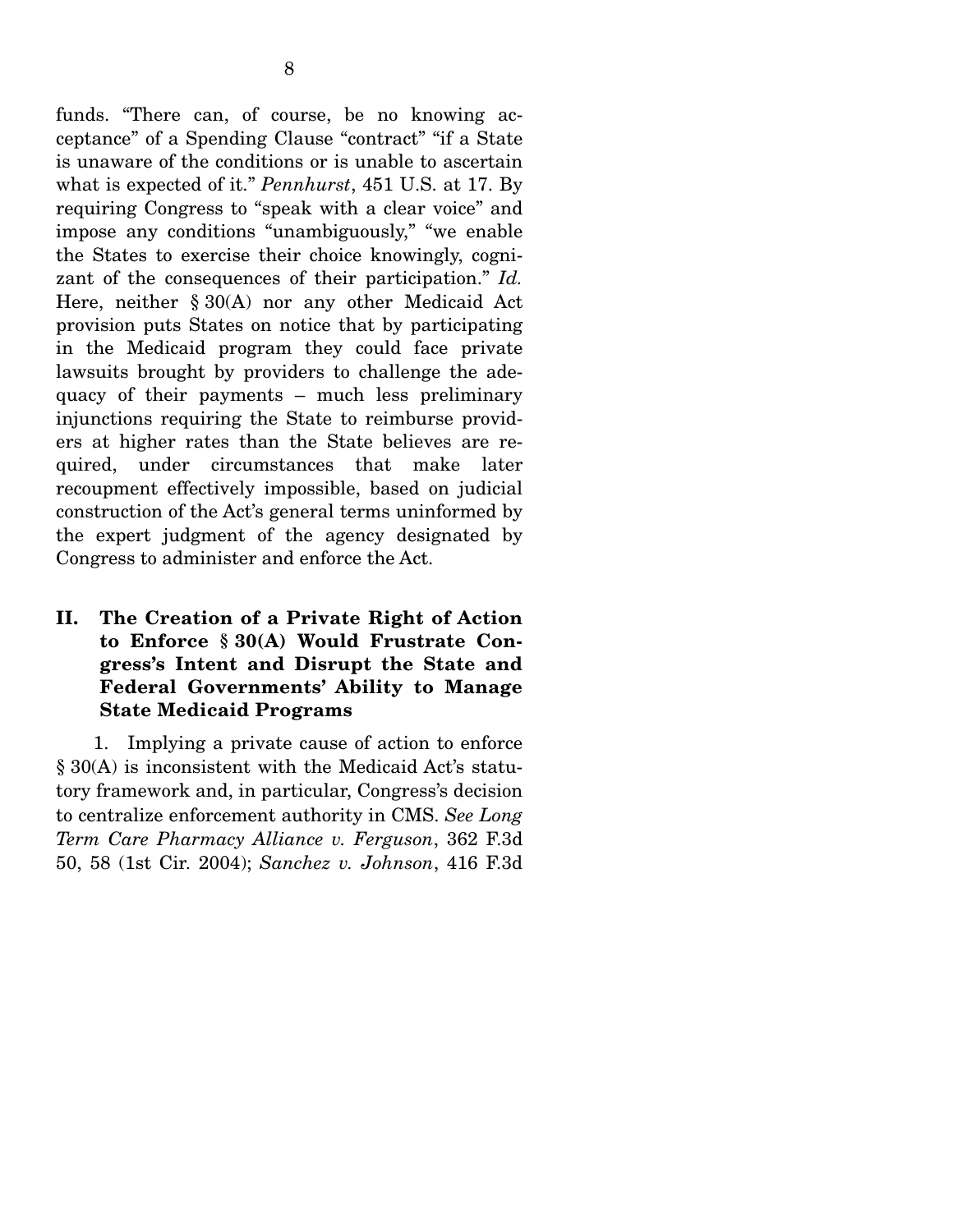1051, 1059-1061 (9th Cir. 2005); *see also Astra USA, Inc. v. Santa Clara County*, 131 S. Ct. 1342, 1349 (2011) (holding that private enforcement of obligations owed by pharmaceutical companies to the federal government under Medicaid's 340B program would undermine Congress's intent for centralized enforcement). Private suits undermine the key benefits of a centralized administrative enforcement scheme: national uniformity, consistency, and predictability in interpretation and administration of federal law. Indeed, States in the Ninth Circuit have been subjected to onerous, judicially created requirements, purportedly under § 30(A), that apply nowhere else in the country and have no textual basis.<sup>3</sup> This is the antithesis of how the system is supposed to work. *See Gonzaga Univ. v. Doe*, 536 U.S. 273, 292 (2002) (Breyer, J., concurring) (contrasting "the expertise, uniformity, wide-spread consultation, and resulting administrative guidance that can accompany agency decisionmaking" with the "comparative risk of inconsistent interpretations and misincentives that can arise out of an occasional inappropriate application of the statute in a private action for damages").

<sup>3</sup> For example, in this case the Ninth Circuit appears to have revived, at least to some degree, a procedural requirement that States conduct a certain type of "cost study" before reducing rates. Pet. App. 3-4 (citing *Orthopaedic Hosp. v. Belshe*, 103 F.3d 1491, 1499 (9th Cir. 1997)). This atextual interpretation of § 30(A) has been rejected by HHS, every other circuit to consider the question, and a prior Ninth Circuit panel. *See Managed Pharmacy Care v. Sebelius*, 716 F.3d 1235, 1245-1250 (9th Cir. 2013).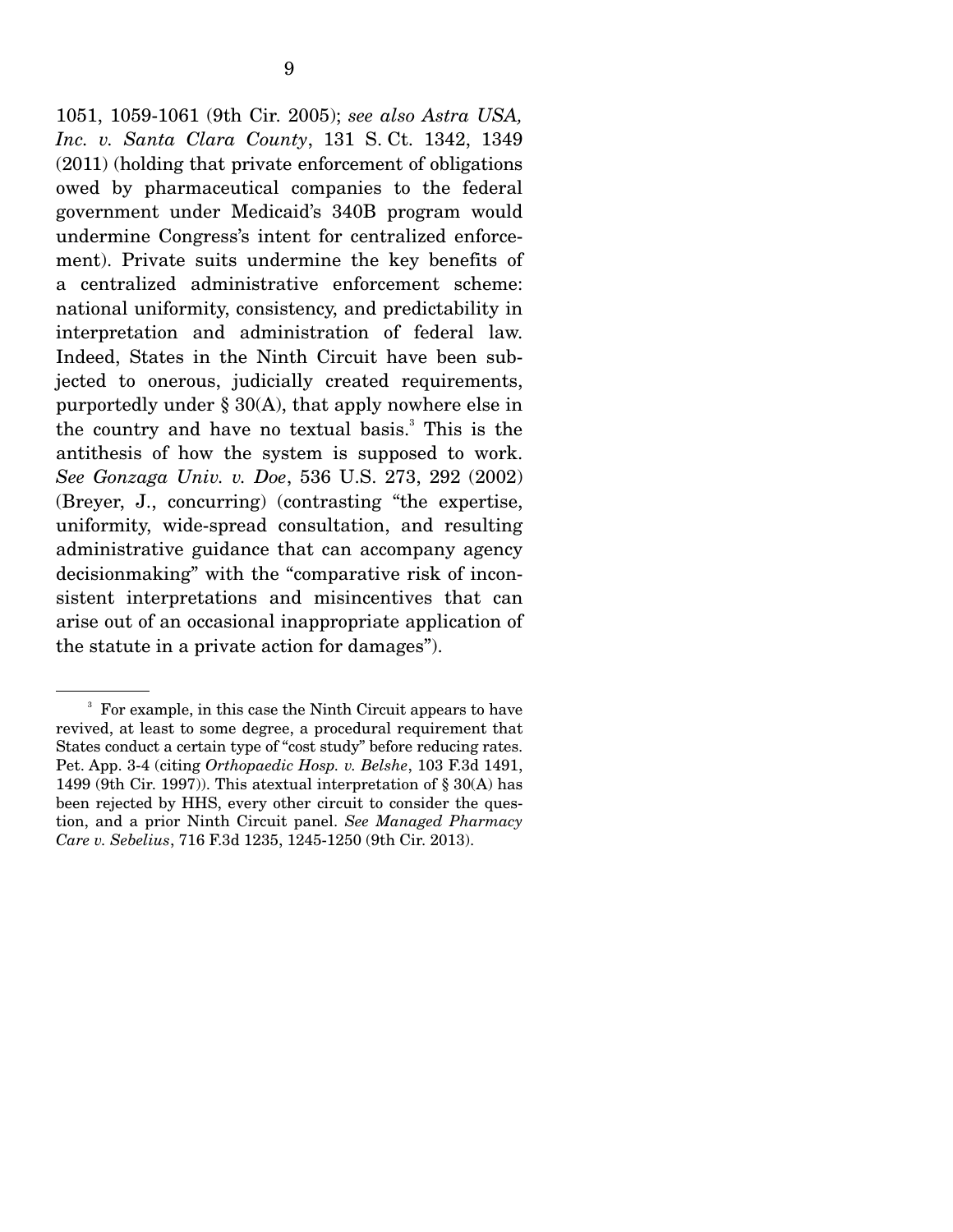In addition, regulation by litigation makes it virtually impossible for States to plan and budget their Medicaid obligations. As the system is supposed to work, the States communicate regularly with CMS, even obtaining guidance memoranda as issues arise.<sup>4</sup> Such communication reduces the likelihood that a State will guess incorrectly how CMS will interpret a Medicaid obligation and face substantial unplanned liabilities as a result. Litigation is far more unpredictable and less informed: DHCS's inability to predict how courts in the Ninth Circuit would misinterpret § 30(A) has cost its Medicaid program, in DHCS's estimate, well over \$1.5 billion since 2008 in unanticipated and unnecessary expenses – exactly the result that the Court has explained should be avoided. *Pennhurst*, 451 U.S. at 17 ("[W]e may assume that Congress will not implicitly attempt to impose massive financial obligations on the States."); *see also Schlesinger*, 418 U.S. at 222 (cautioning against "government by injunction").

 Private lawsuits also interfere with, and disrupt, CMS's own enforcement procedures. This was vividly demonstrated in *Douglas v. Independent Living Center of Southern California, Inc.*, 132 S. Ct. 1204 (2012),

<sup>&</sup>lt;sup>4</sup> In addition, providers and beneficiaries can, and often do, participate in the federal approval process, as contemplated by HHS regulations. *See* 42 C.F.R. §§ 430.76, 430.83, 430.86, 430.88; *see also Managed Pharmacy Care*, 716 F.3d at 1242-1243 (discussing the "extensive input" CMS received from providers in considering whether to approve DHCS's state plan amendments).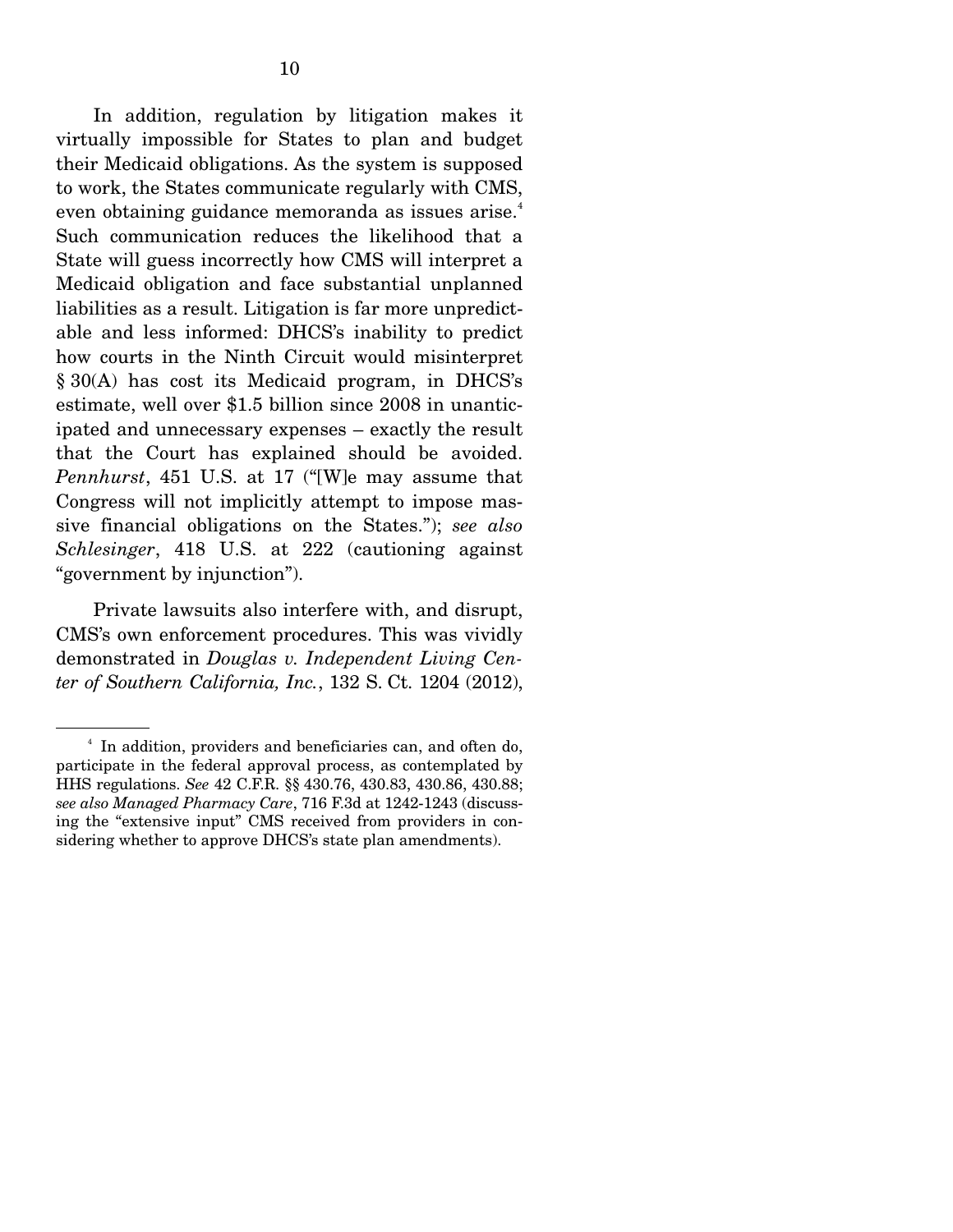where the underlying preliminary injunctions materially altered and prejudiced California's ability to obtain CMS approval of its proposed state plan amendments (SPAs). In those cases, CMS initially denied all of California's SPAs citing, *inter alia*, concern about the destabilizing effect on access to services if providers were required to repay funds disbursed pursuant to the pending injunctions. *See* Brief for the United States as Amicus Curiae, App. 3a, *Douglas*, S. Ct. No. 09-958 (filed Dec. 3, 2010) ("Additionally, CMS is concerned that, given the time that has elapsed since these SPAs were submitted, the cumulative effect of a retroactively effective approval of these reimbursement reductions would only serve to exacerbate access concerns."). When CMS subsequently approved California's SPAs, finding that the proposed rate reductions were in fact consistent with the § 30(A) factors, CMS nonetheless required the State to give up all but approximately three months of its claims for retroactive recoupment, based on concerns that cumulatively approving recoupment for the entire time that the erroneously issued injunctions were in effect could harm providers and beneficiaries. *See* Letter from the United States, *Douglas*, S. Ct. No. 09-958 (filed Oct. 28, 2011); Petitioners' Supplemental Letter Brief, *Douglas*, S. Ct. No. 09-958 (filed Nov. 18, 2011).

 2. Congress's belief that the Medicaid Act should not allow private suits challenging the adequacy of Medicaid payments is further demonstrated by its repeal of the Boren Amendment following *Wilder v.*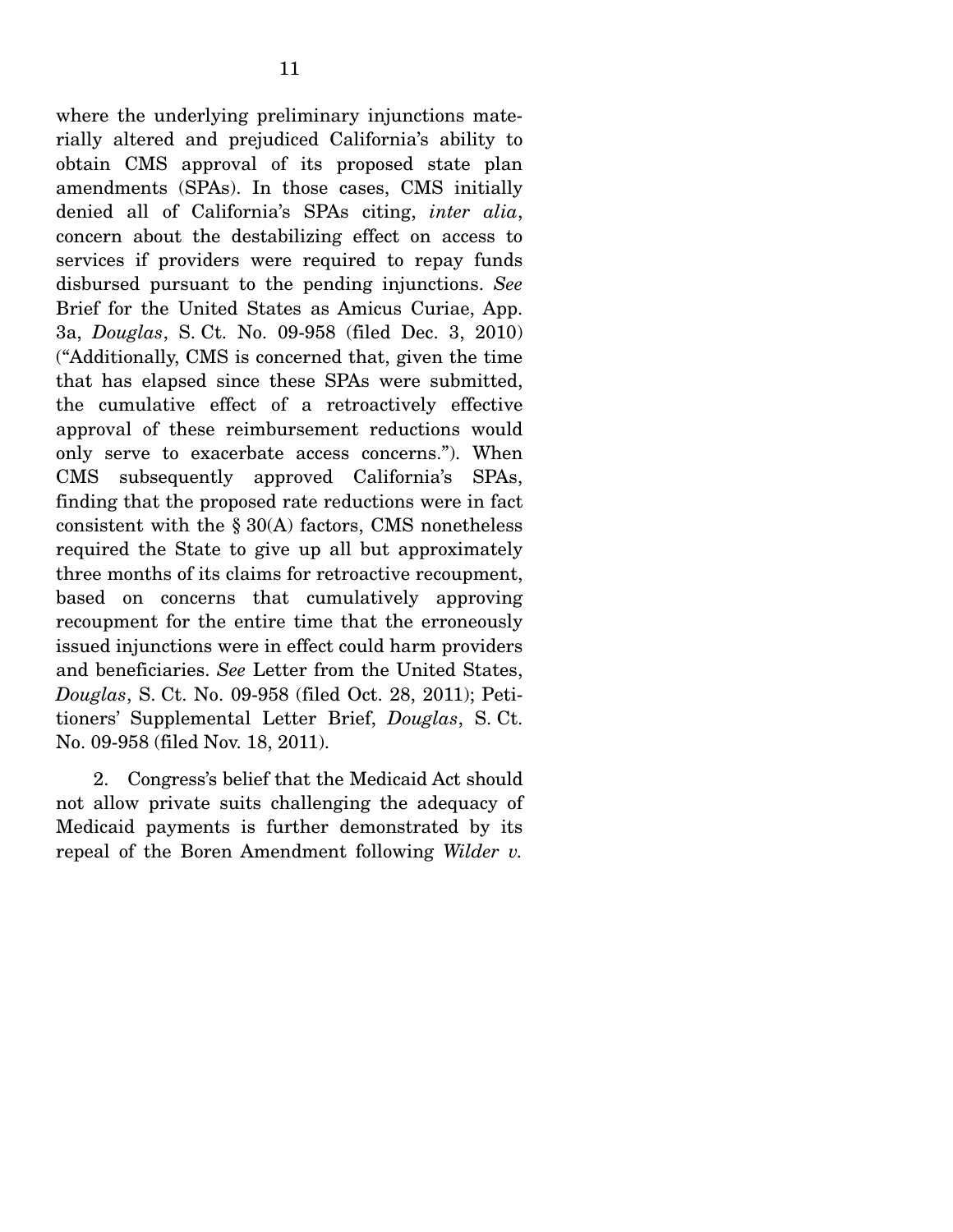*Virginia Hospital Association*, 496 U.S. 498 (1990). In *Wilder*, the Court held that the Boren Amendment conferred a "right" on providers, enforceable under 42 U.S.C. § 1983, to "reimbursement rates that are reasonable and adequate to meet the costs of an efficiently and economically operated facility." *Id.* at 509-510. *Wilder* sparked a nationwide explosion of provider lawsuits challenging the adequacy of state Medicaid rates.<sup>5</sup>

 Congress responded by repealing the Boren Amendment in 1997. Balanced Budget Act of 1997, Pub. L. No. 105-33, § 4711, 111 Stat. 251, 507-508 (1997). In so doing, Congress repeatedly expressed its intent to eliminate private lawsuits in order to give the States more flexibility in setting Medicaid rates and to reduce Medicaid costs. A House committee report stated:

A number of Federal courts have ruled that State systems failed to meet the test of "reasonableness" and some States have had to increase payments to these providers as a result of these judicial interpretations.<sup>[9]</sup>.... It is the Committee's intention that, following enactment of this Act, *neither this nor* 

<sup>5</sup> *See*, *e.g.*, *Pinnacle Nursing Home v. Axelrod*, 928 F.2d 1306 (2d Cir. 1991); *Erie County Geriatric Ctr. v. Sullivan*, 952 F.2d 71 (3d Cir. 1991); *Temple Univ. v. White*, 941 F.2d 201 (3d Cir. 1991); *Abbeville General Hosp. v. Ramsey*, 3 F.3d 797 (5th Cir. 1993); *Ill. Health Care Ass'n v. Bradley*, 983 F.2d 1460 (7th Cir. 1993); *Kan. Health Care Ass'n, Inc. v. Kan. Dep't of Soc. & Rehab. Servs.*, 31 F.3d 1536 (10th Cir. 1994).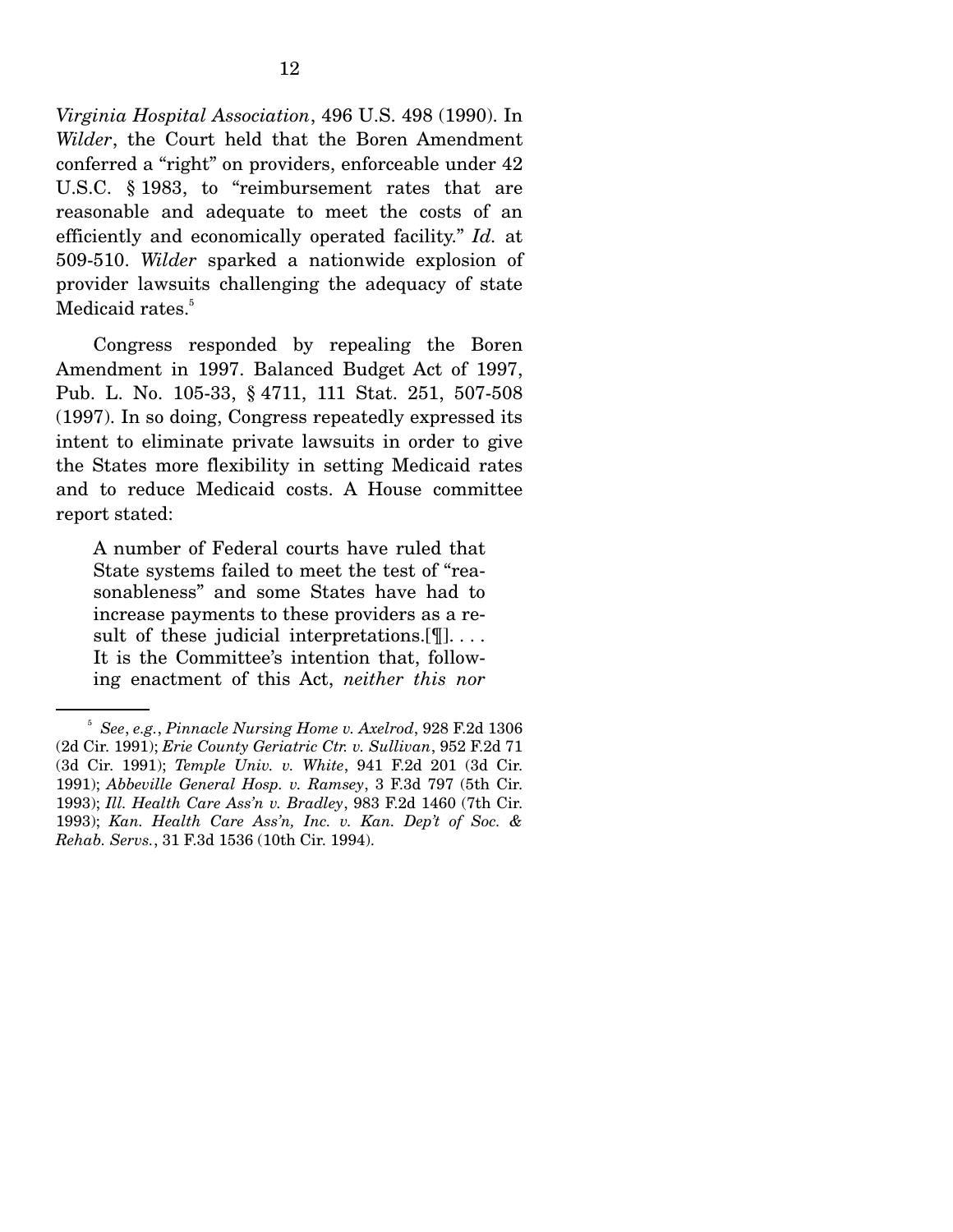*any other provision of Section 1902* [of the Social Security Act, i.e., 42 U.S.C. § 1396a] will be interpreted as establishing a cause of action for hospitals and nursing facilities relative to the adequacy of the rates they receive.

H.R. Rep. No. 105-149, at 590-591 (1997) (emphasis added); *see also* 143 Cong. Rec. S6301-02, S6305 (1997) (statement of Sen. Domenici) ("Provide flexibility instead of the rigidity brought on by lawsuits. The Boren amendment should be dead."). The Congressional Budget Office had estimated that Boren's repeal would reduce Medicaid spending by about \$1.2 billion from 1998 to 2002 – an estimate that "assumes that reimbursement rates for institutional providers would increase more slowly than if providers could continue to use the threat of Boren suits as leverage against the states." H.R. Rep. No. 105-149, at  $625$ . $^{6}$ 

<sup>6</sup> *See also* 143 Cong. Rec. at S6305 (statement of Sen. Gramm) ("The Boren amendment has produced endless lawsuits. States want to negotiate with hospitals and get the best rate they can. Repealing the Boren amendment takes it out of the courts."); 143 Cong. Rec. S6058-04, S6068 (1997) (statement of Sen. Roth) (repeal of Boren Amendment "will take the providers and the States out of the Federal courts and put them back at the contract negotiating table"); 142 Cong. Rec. S5305-05, S5355 (1996) (statement of Sen. Chafee) (repeal "will allow States to establish their own reimbursement rates and free them from much of the litigation that now exists").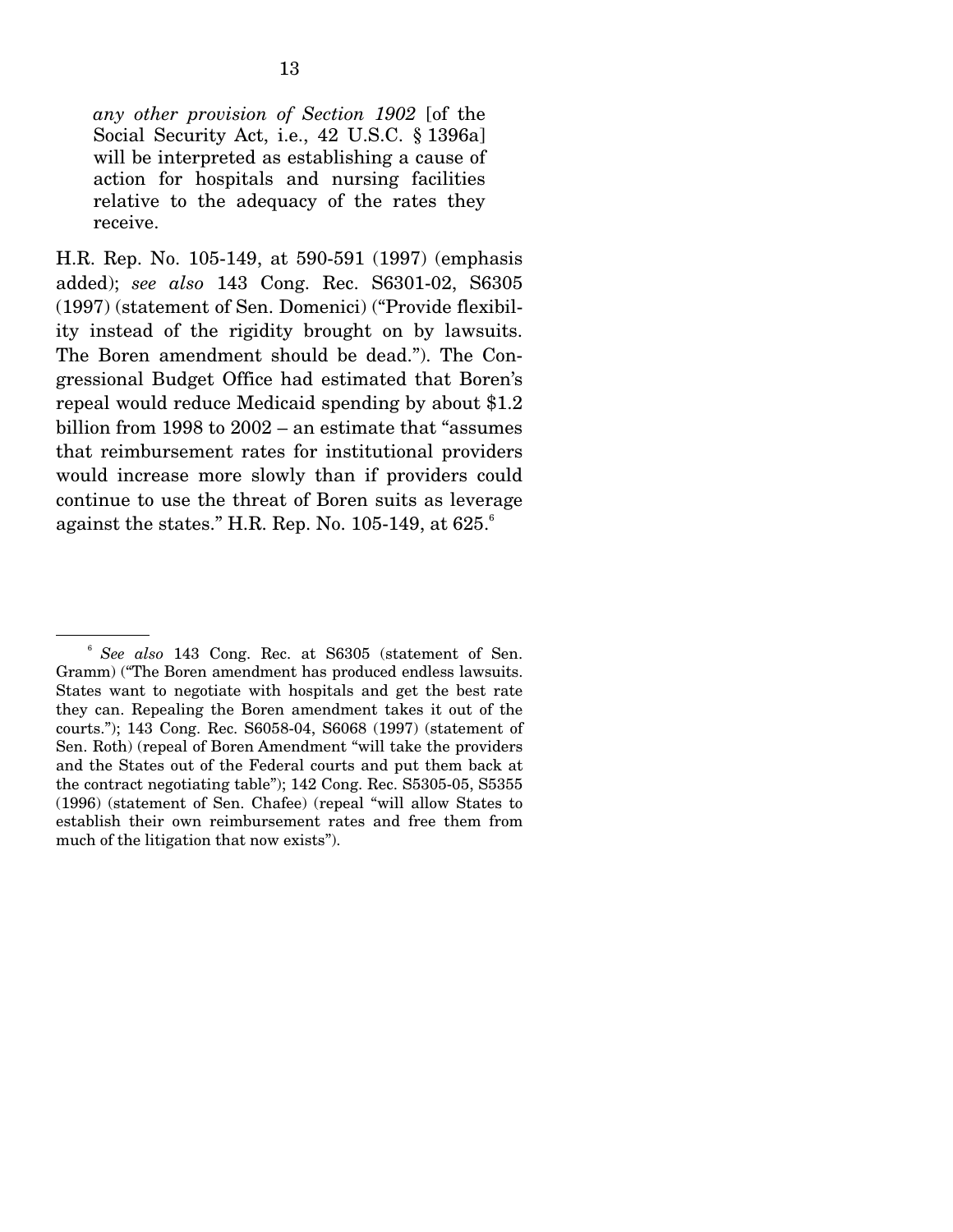3. Private lawsuits to enforce  $\S 30(A)$  under the Supremacy Clause have improperly disrupted California's ability to manage its \$90 billion Medicaid program. Every decision relating to provider payments is potentially subject to private challenges seeking injunctions that mandate additional payments or prohibit reductions based on judicial second-guessing of the State's rate-setting process. DHCS estimates that since *ILC I* was decided in 2008, injunctions issued based on the Ninth Circuit's erroneous interpretation of  $\S 30(A)$  have cost the State more than \$1.5 billion.

 In balancing budgets with diminishing resources, state elected officials must carefully consider hundreds of competing demands and priorities. In States like California, budget adjustments are typically a zero-sum process. California is required under its Constitution to balance its budget, *see* Cal. Const. art. IV,  $\S 12(a) \&$  (g), and has limited means of raising revenue. For example, neither taxes nor fees producing general revenue can be raised without a vote of the people or a two-thirds vote of the Legislature. *See* Cal. Const. art. XIIIA, § 3(a). Thus, when injunctions improperly prevent a state agency such as DHCS from implementing appropriate, legally permissible cost reductions in one area, the Legislature often has no choice but to cut the funding of other important programs.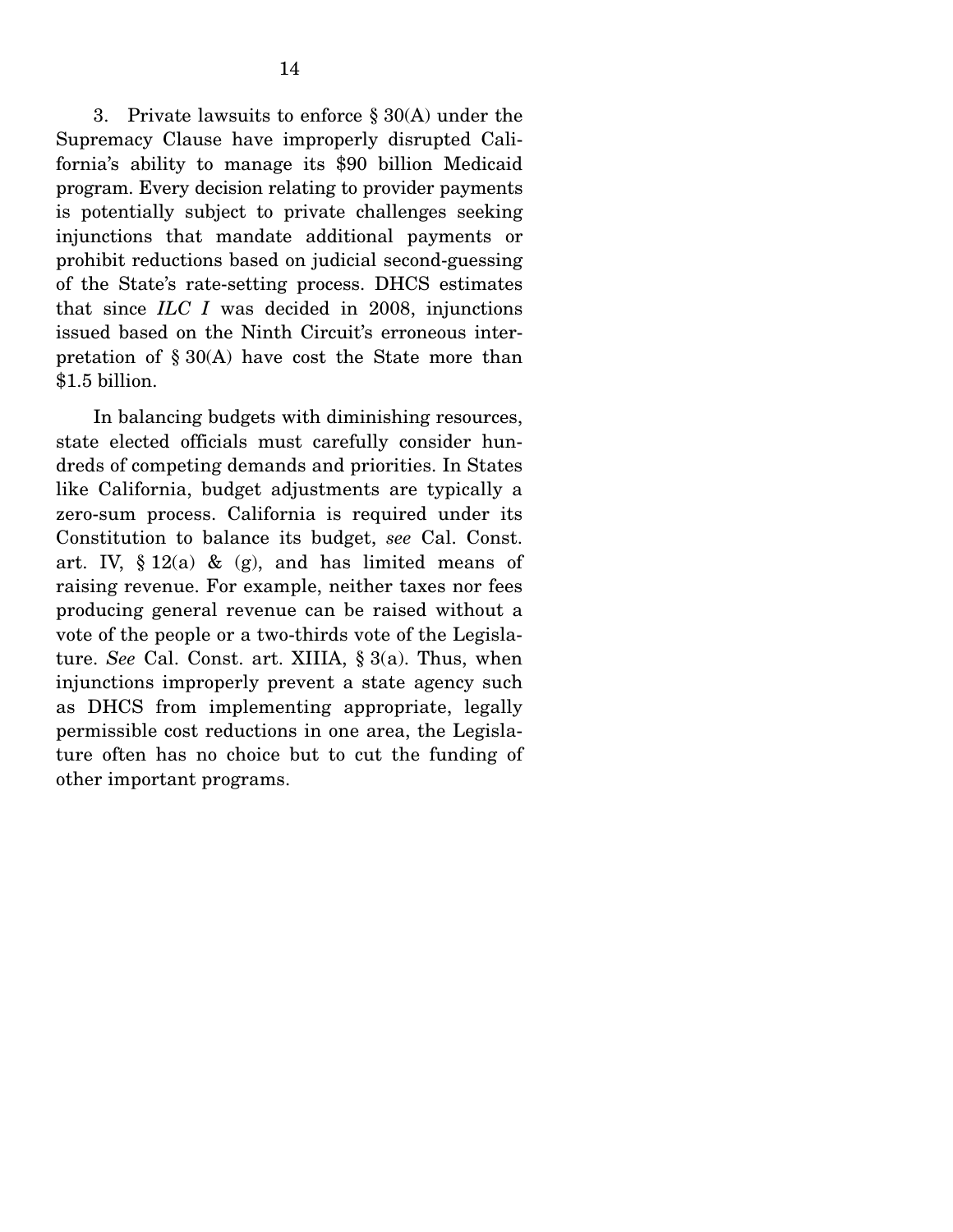From approximately 2008 to 2012, California faced an unprecedented budget crisis from which it is still recovering. In fiscal year 2011-2012, for example, the State faced a \$26.6 billion budget gap, and the Legislature was forced to cut \$15 billion from schools, universities, public-safety programs, welfare services, courts, parks, and dozens of other important programs, including Medicaid. Revenue shortfalls in December 2011 triggered an additional \$1 billion in further cuts, eliminating funding for school bus transportation, local libraries, and criminal-prosecution grants, and further reducing funding for schools, universities, community colleges, child-care programs, and California's Medicaid in-home supportive services program.

 During the recent budget crisis, the Legislature initially looked for ways to reduce Medicaid expenditures without affecting services to beneficiaries. The State identified areas where a sufficient number of providers could absorb a modest payment reduction and still be willing to participate in the Medicaid program. *See*, *e.g.*, *Managed Pharmacy Care*, 716 F.3d at 1242; Cal. Welf. & Inst. Code § 14105.192(a)(2), (m), (o)(1); *id.*, § 14105.19 (2008). When these rate reductions were enjoined by the courts, the State was forced to divert scarce resources from other programs and services – and in some instances, eliminate certain optional Medicaid services to beneficiaries, *see* Cal. Welf. & Inst. Code § 14131.10 – in order to pay higher reimbursements to Medicaid providers.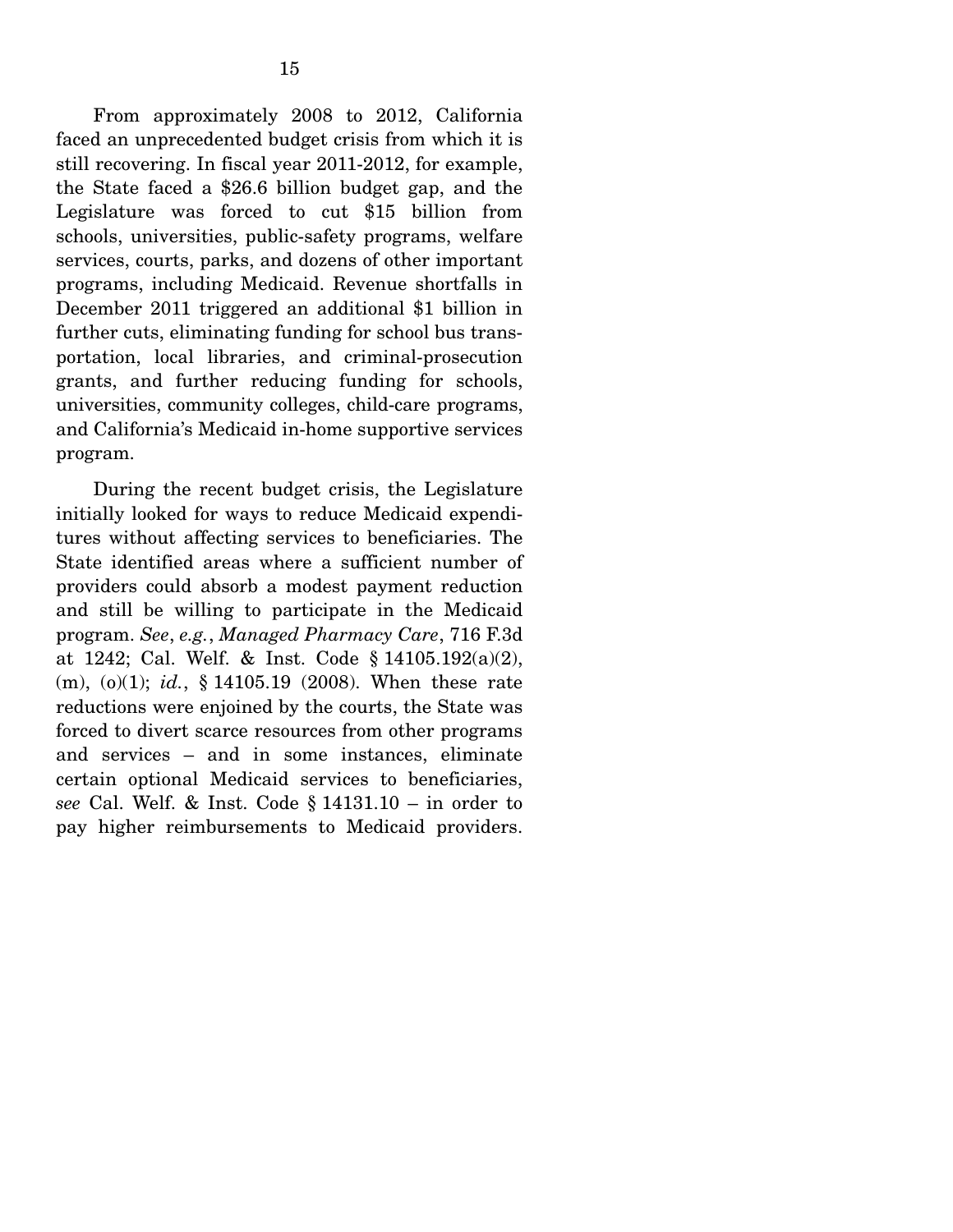In nearly every case in which a California rate reduction was initially enjoined based on the Ninth Circuit's unique interpretation of § 30(A), both DHCS and CMS – the state and federal agencies with subject matter expertise in all things Medicaid – ultimately determined that the proposed reductions complied with  $\S 30(A)$  and would not impair beneficiary access to services. *See*, *e.g.*, *Douglas*, 132 S. Ct. at 1209; *Managed Pharmacy Care*, 716 F.3d at 1243. Yet, as either a legal or a practical matter, there was and likely will be no way for DHCS to recoup the money it was improperly forced to spend.

 For all these reasons, recognizing a private right of action under the Supremacy Clause to enforce § 30(A) would frustrate Congress's intent in designing the Medicaid program and improperly disrupt the ability of state and federal administrators to work together to manage the program as it is appropriately implemented in each State.

-----------------------------------------------------------------------